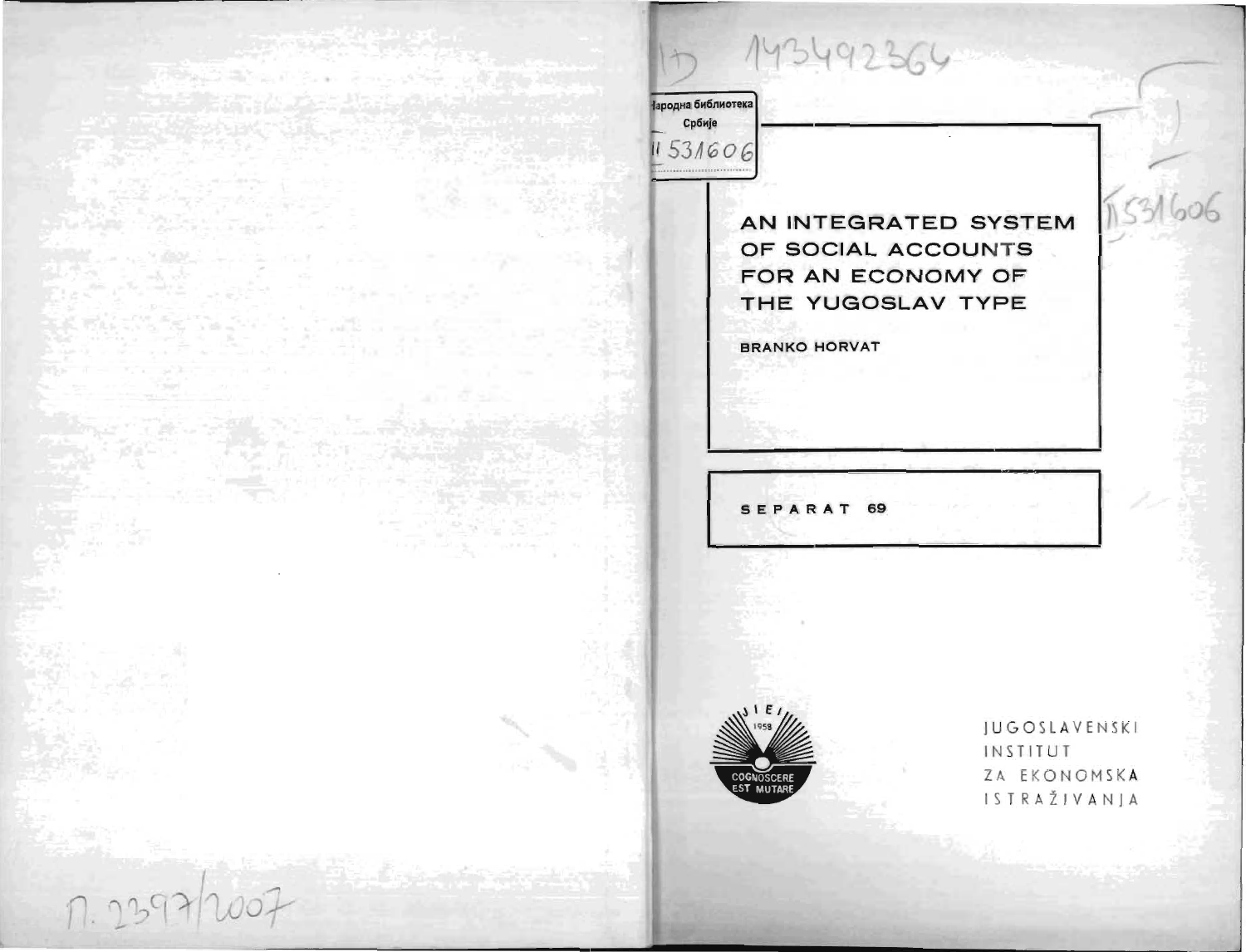### YUGOSLAV INSTITUTE OF ECONOMIC RESEARCH

Dr. B. HORVAT, *Director and Head* of *the Department for Economic System* 

Dr. Z. MRKU5IC, *Dean* of *the Postgraduate Studies and Head* of *the Department for Finance and World Trade* 

- Dr. P. SICHERL, *Deputy Director*
- Dr. N. MILEUSNIC, *Head* of *the Department for Business Economics and Operations Research*
- S. STAJIC, *Head* of *the Department for Economic Grow'th and Measurement*

The Yugoslay Institute of Economic Research developed out of the Research Department of the Federal Planning Bureau founded in 1958.

The Institute's purpose is to conduct research in the theory and practice of economic development at home and abroad, to engage in theoretical and a economic development at nome and abroad, to engage in theoretical and<br>inclied research related to the Yugoslav economic system, to improve the pplied research related to the Tugoslav economic system, to improve the<br>esthodology of economic planning and encourage the adoption and applimethodology of economic planning and encourage the adoption and application of modern methods of economic analytis and development of new econometric and other analytical methods. The Institute runs also a postgraduate school with courses in economic and organization sciences. The Institute comprises the Centre for Organization and Economic Development of Enterprises with a view to solving concrete problems related to economic enterprises, and the Electronic Computer Centre in which complex econo- mic-mathematical and other numerical problems related to Institute's work are solved.

The Institute also engages in publishing activity aimed at making its publications accessible to the public. The Institute library endeavours to achieve a complete collection of important economic works. The Institute discussive a complete conection of important economic works. The institute kewise takes part in the publication of the periodical *Ekonomska Analiza*.



# AN INTEGRATED SYSTEM OF SOCIAL ACCOUNTS FOR AN ECONOMY OF THE YUGOSLAV TYPE

## Branko Horvat, naučni savetnik

JUGOSLAVENSKI INSTITUT ZA EKONOMSKA ISTRAZIVANJA BEOGRAD. 1968.

 $\frac{1}{2}$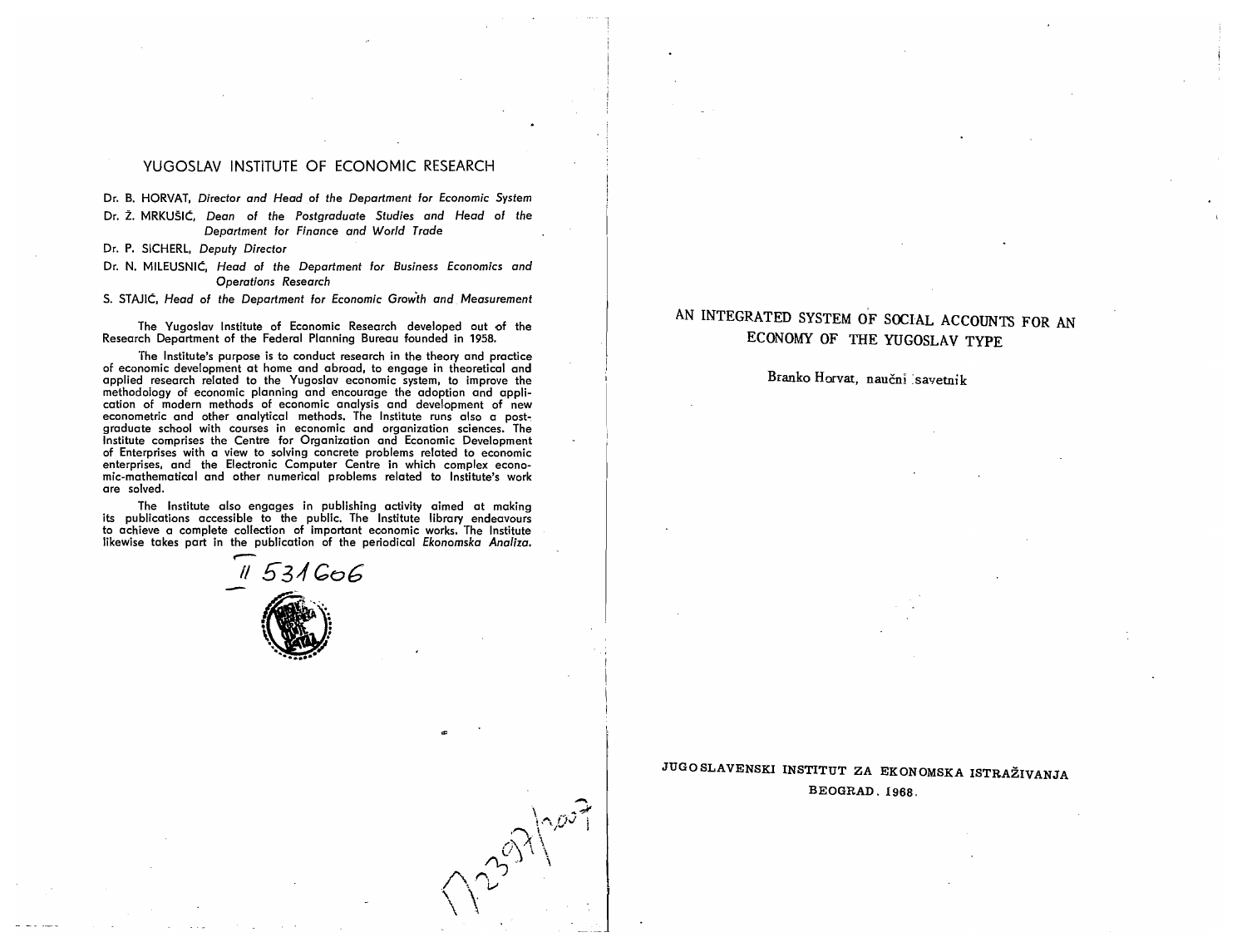### AN lNTEGRATED SYSTEM OF SOCIAL ACCOUNTS FOR AN ECONOMY OF THE YUGOSLAV TYPE

#### By BRANKO HORVAT

#### Yugoslav Institute of Economic Research

"An Integrated System of Socia] Accounts for an Economy of the Yugoslav Type", The Review of *Income and Wealth 1*, New Haven, Conn., ·1968. and the Marie State Council and a

Izdaje i štampa: Jugoslavenski institut za ekonomska istraživanja, Beograd Zmaj Jovina 12

The system of social accounts described in this article is based on the following five' principles :

( 1) Producers of goods and services are working organizations which represent groups of people or individuals organized for the purpose of earning a living by producing goods and services that satisfy individual or collective needs. Business, government, profit and nonprofit, corporate and unincorporated working organizations are treated in a uniform way.

(2) Since the behaviors of the market and non-market sectors differ considerably, these two sectors are consistently separated throughout the accounting system.

(3) There are four basic activities: (a) production, (b) consumption,  $(c)$  investment, and  $(d)$  income redistribution. These call for four separate accounts:  $(a)$  Working Organizations,  $(b)$  Households,  $(c)$  Community, including government and certain non-government institutions, and (d) Accumulation. The fifth account, Rest of the World, serves for balancing purposes.

( 4) The same classifications of transactions are used for activities and institutions, making possible complete matching of social product and financial flows accounts.

 $(5)$  The system strives to achieve the maximum analytical flexibility. Some of its possibilities are visible from the classification of industries: A. Market (Material) Sector: l. Agriculture, II. Forestry, III. Mining and Manufacturing, IV. Construction, V. Transportation, VI. Trade and Catering, VII. Handicrafts; B. Non-Market (Non-Material) Sector: VIII. Housing and Communal Economy, IX. Education, Culture, and Social Welfare, X. Public Services Social Organizations (Political, Religious, etc.), Finance and Insurance, Public Administration and Judiciary, National Defence. Sector A corresponds to the material definition of social product. Sectors  $A + B$  correspond to the SNA definition. Sectors  $A + B$ minus Industry X reflects the welfare definition. Further, Industries I-IV produce goods, V-VII market services, VIII and IX non-market services with welfare content, X intermediate nonmarket services, V-X all services.

#### PRINCIPLES

Social accounting, as any other accounting, has to be adapted to the technological characteristics of the process described by the accounts as well as to the specific institutional arrangements. There are certain characteristics of social production that are common to all types of social organizations. There are other characteristics that are specific for certain socio-economic arrangements. In order to be useful as an analytical tool and a planning instrument, social accounting has to take full account of both facts. The present system of accounts and tables is based on the following five principles.

1. *Working Organizations.* The Yugoslav Constitution uses the term "working organizations" for any group of people organized for the purpose of earning a living by producing goods and services that satisfy individual or collective needs. All working organizations are run by their members according to certain basic rules of self-management autonomy guaranteed by the Constitution. What has been said applies also to individual producers who can be considered as one-member working organizations. All working organizations earn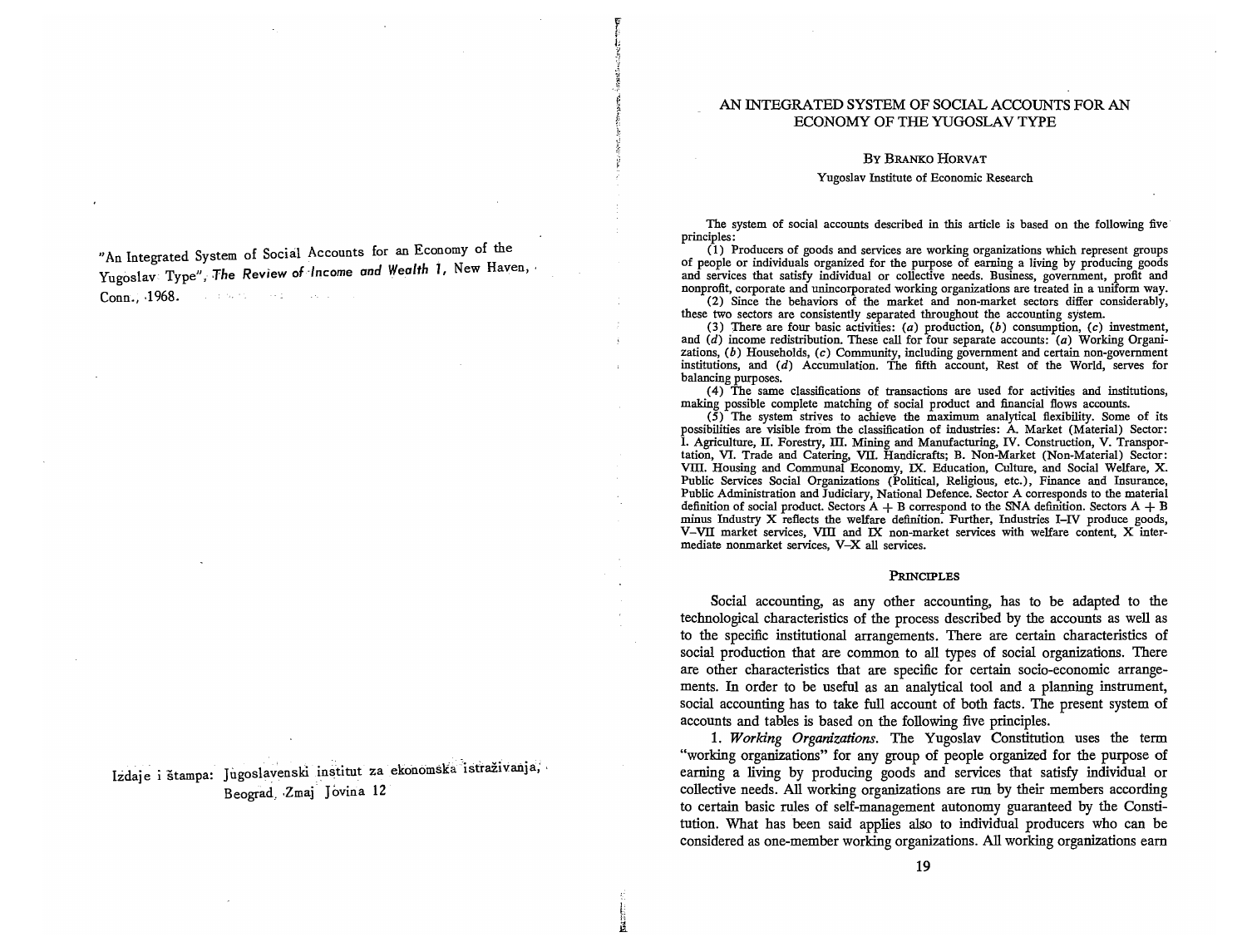income, in principle have bookkeeping with profit-and-Ioss accounts, and distribute income among members according to internal rules determined by their self-governing bodies.

The idea of the Constitution is that the workers in a factory, the teachers in a school and the employees in a government office are fundamentally equal in their capacities as producers. This equality is sought through the establishment of a fundamentally equal social organization of work and the provision of an adequate material basis for the organizational autonomy. The latter fact is directly relevant to the construction of a social accounting scheme.

It follows that our accounting has to treat all working organizations in the same way. Thus there are no government enterprises, nor any other govermhent productive activities. It is only the working organizations that appear as producers in our system.

2. *Market and non-market sectors.* Although equal as producers, the working organizations do not behave in the same way in their economic activities. The basic difference comes from the fact that for some goods and services there is a market, and for others there is none. As usually, there are also intermediate cases that call for certain arbitrariness in classification. The working organizations in the market sector produce goods and services that are sold in the market, exported and imported, and have their internal and world prices which allow construction of price indices and deflation of nominal values into series of real outputs. By contrast, the working organizations in the non-market sectors mostly do not "sell" their services; the supply of services is mostly not determined by profit considerations; price indices are difficult or impossible to compute; and international exchange is negligible. It so happens that-with insignificant exceptions-the market sector produces material output (interpreted in its usual sense, i.e., including transportation and trade of goods), while the nonmarket sector produces non-material services.

It follows that our production account will have two separate parts describing market (material) and non-market (non-material) output.

*3. Basic activities.* Four basic activities can be distinguished in our system:

- (a) production
- (b) consumption
- (c) investment
- $(d)$  income redistribution

The first three activities are treated in the same way as in the Standard System of National Accounts. The fourth one is characteristic for our system. The Government, the banks, the insurance institutions, as such are not producers. As institutions they are only instrumental in transferring money from one place to the other, from one working organization to the other.

Four activities call for four separate accounts which according to the actors shall be called: Working Organizations, Households, Community (including the government and certain non-government institutions) and Accumulation. The fifth account, Rest of the World, serves for balancing purposes.

*4. The unchanged definition of sectors.* An efficient integration of accounts requires that transactions be grouped in the same way throughout the system.

In this respect the basic difficulty consists in matching social product accounts, classified by activities, with financial flows accounts, classified by institutions. In our system the activity and the institutional classification of transactions prove to be the same.

S. *The analytical flexibility of the system.* It is highly desirable that our production account (social income and product aggregates) be directly comparable to the production accounts of the two basic present day systems, namely to the systems based on material product and on comprehensive output definitions. Since our production account has two separate parts, their comparability is immediately achieved: the market part is identical with the material product, the market and non-market parts, summed up, are equal to the SNA definition of social product.

However, neither the material nor the comprehensive definition of social product satisfies a welfare definition of social product. The material definition is too narrow, and the comprehensive one too wide. It is clear that non-material activities such as education or medical care have a welfare content too. It is also clear that other activities, such as government administration and police, represent operational costs of the system-in the same way as the administrative costs of a firm are costs and not an addition to output-and as such have no welfare content; the smaller the bureaucratic apparatus the better we are, *ceteris paribus.* The question of a welfare definition of social product has been extensively discussed elsewhere.<sup>1</sup> Here I may add that this is not just an academic question, but a problem of great analytical importance, especially in underdeveloped countries where there is a strong tendency to increase social product by expanding the number of Government employees. In the next section I shall show how the welfare requirement is met by our system.

#### THE CLASSIFICATION OF INDUSTRIES

All industries are classified into two sectors, market and non-market, in the following way:

A. Market (Material) Sector

- I Agriculture II Forestry
- ill Mining and Manufacturing
- IV Construction

**ENTERPORT** 

- V Transportation
- VI Trade and Catering
- VII Handicrafts

B. Non-market (Non-material) Sector VIII Housing and Communal Economy

- IX Education, Culture and Social Welfare
- X Public Services Social Organizations (political, religious, etc.) Finance and Insurance Public Administration and Judiciary National Defense

1. Cf. B. Horvat, *Towards a Theory of Planned Economy,* Yugoslav Institute of Economic Research, Beograd, 1964, ch. 11.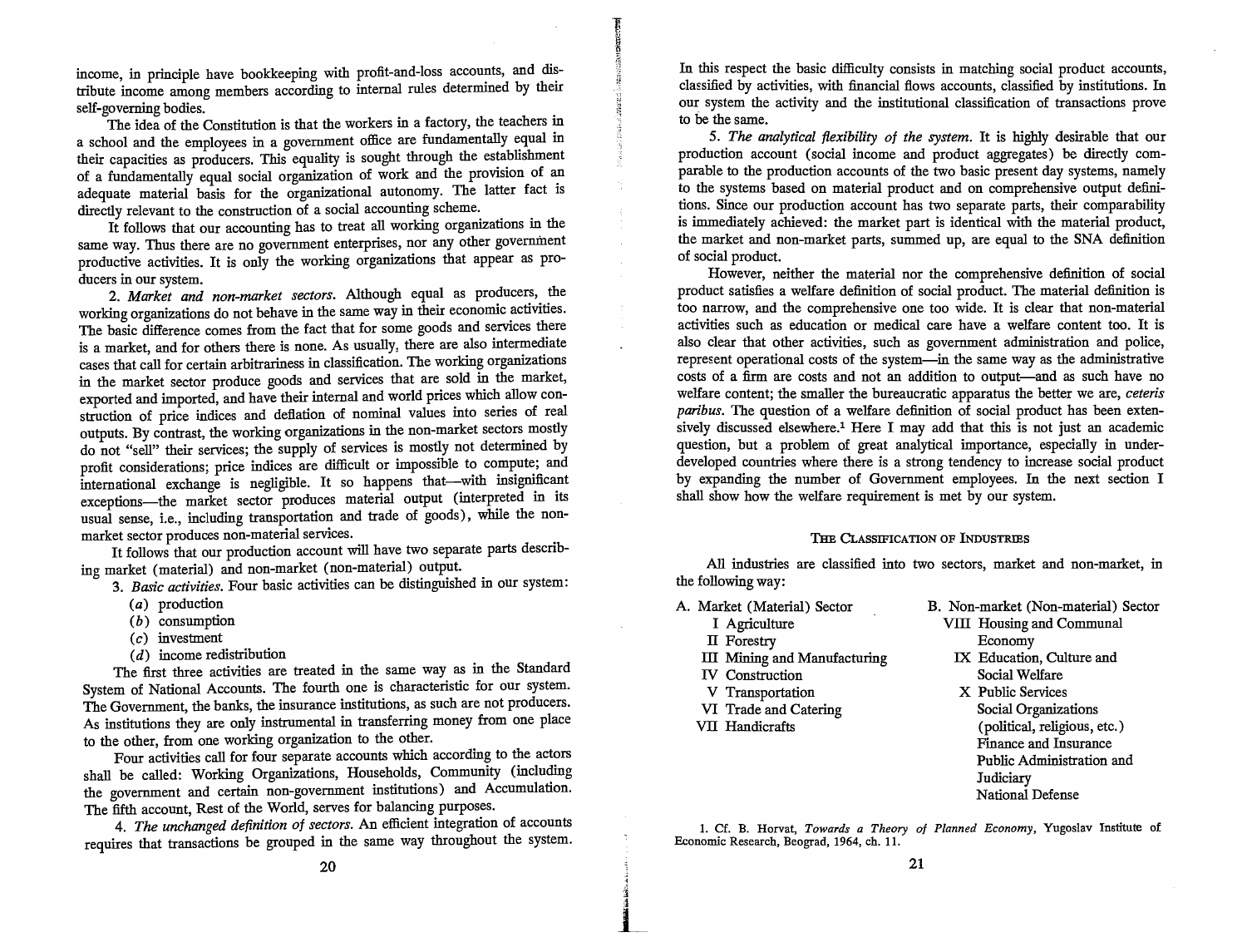Sector A corresponds to the material definition of social product as applied by a certain number of national statistical offices.  $A + B$  corresponds to the SNA definition.  $A + B - X$  reflects the welfare definition.

The above classification scheme is not without objections or certain inconsistencies. For instance, hotel business and personal services, included in industries VI and VII, cannot be considered guilty of material output. On the other hand parts of housing and entertainment (VIII and IX) are ordinary businesses. However in civilized countries communal economy with housing and culture are usually socially controlled and not regulated exclusively by the market. This fact justifies their inclusion in Sector B.

Finance and insurance require a word of explanation. These are certainly non-material activities, but they are also partly or mostly business activities. Their inclusion in Sector B is justified by the following considerations: (1) central banks and national insurance schemes are neither profit motivated nor regulated by the market; (2) a century or two ago the central bank was just a private bank; today even private banks are being integrated in a national banking system which acts as a prolonged arm of the treasury; this tendency manifests itself even more strongly in a planned economy; (3) the interest rate is not a price for the service rendered by the producer called bank but an instrument for achieving market equilibrium; thus interest should be treated as a transfer, like taxes, and not as a cost of production. These three features are common for both financial and government activities, and that is why these activities are grouped together. In recording transactions the following procedure is used: interest, insurance premiums and taxes are first transferred from the production account of the working organizations to the community account, and then this money serves to finance the services of the working collectives of banks, insurance companies and government offices. It is important to distinguish the redistributive *function*  of financial and government *institutions* (banks and treasury) from the *activities*  of *working collectives* performing services for these institutions.

For reasons which will become clear when discussing input-output tables, mining and manufacturing will be dis aggregated into the following eight complexes:

- 1. Power generation
- 2. Metallurgy
- 3. Metal complex
- 4. Non-metal complex (stone, cement, glass, etc.)
- 5. Chemical complex
- 6. Wood complex
- 7. Food complex
- 8. Textile, Leather, Rubber products

These complexes can further be combined with industries I-IV in order to get vertically integrated complexes suitable for planning and analysis.

#### SOCIAL PRODUCT ACCOUNTS

In the Appendix social accounts are given for the year 1964 in terms of aggregated transactions. The disaggregation of transactions will not be described

in the present paper.<sup>2</sup> The properties of such systems are by now well known. Thus, in order to save space, I may be allowed to concentrate attention only on a certain number of specific details.

The following three distinctions are consistently made throughout the system:

- (a) the distinction between paid and imputed transactions
- (b) the distinction between individual and collective producers.
- (c) the distinction between market (material) and non-market (nonmaterial) output.

The first distinction is important in an economy where almost one half of the working population are peasants, and where about 40 per cent of the output of the peasants is not brought to the market. The second distinction corresponds to the difference between unincorporated and incorporated business, or between small industry and industry. The third distinction has already been mentioned. Its consequences can usefully be described by the following elementary input-output table. (Table 1)

Market industries cannot produce services for collective and public consumption (education, judiciary, etc.), non-market industries cannot produce investment goods and inventories, neither can public services be imported. It is here convenient to draw attention to the difference between the industries producing collective and public services and collective and public consumption. Industries VIII and IX from our classification scheme produce collective services, but collective consumption is only that part of output of collective services which is financed out of collective funds. In other words, collective consumption C is equal to the output of housing and communal economy, educational, cultural, medical and social welfare activities minus the services of the same industries paid by individual consumers directly and by business enterprises. It follows that personal consumption represents all goods and services (except public services) bought directly by individual consumers *qua* consumers. Personal consumption and collective consumption represent what is known as the level of living. As such they have welfare content. By contrast, public consumption has no welfare content. It is therefore identified with public services (industry X).

Direct import of goods and services can be treated in two ways: either as in the table above (symbols in brackets) or by channelling imports to industries producing the same output and then distributing imports with the output of these industries. The second, less informative, procedure has been adopted by Yugoslav statistics, as shown in Table 2.

If we now look up the working organizations account in the Appendix, we shall see that the material components of personal, collective and public consumption are derived from items  $X_1 + C_2$  in the table and non-material consumption are derived from items  $X_2 + C_2$  in the table and non-material consumption are derived from items  $X_{12} + C_1$  in the table and non-material components from items  $C_2 + C_2^c + C_2^p - X_{12}$ .

Item  $X_{21}$  deserves special attention. In the working organizations account it appears as payments to the non-market sector (in A) and market sector purchases (in B). This item represents an intermediary consumption and still it

2. Cf. B. Horvat, *Drustveno racunovodstvo za jugoslavensku privredu (Social Accounti*. C. B. Horvat, *Drustveno racunovoastvo za jugoslavensku privredu* (Social Account-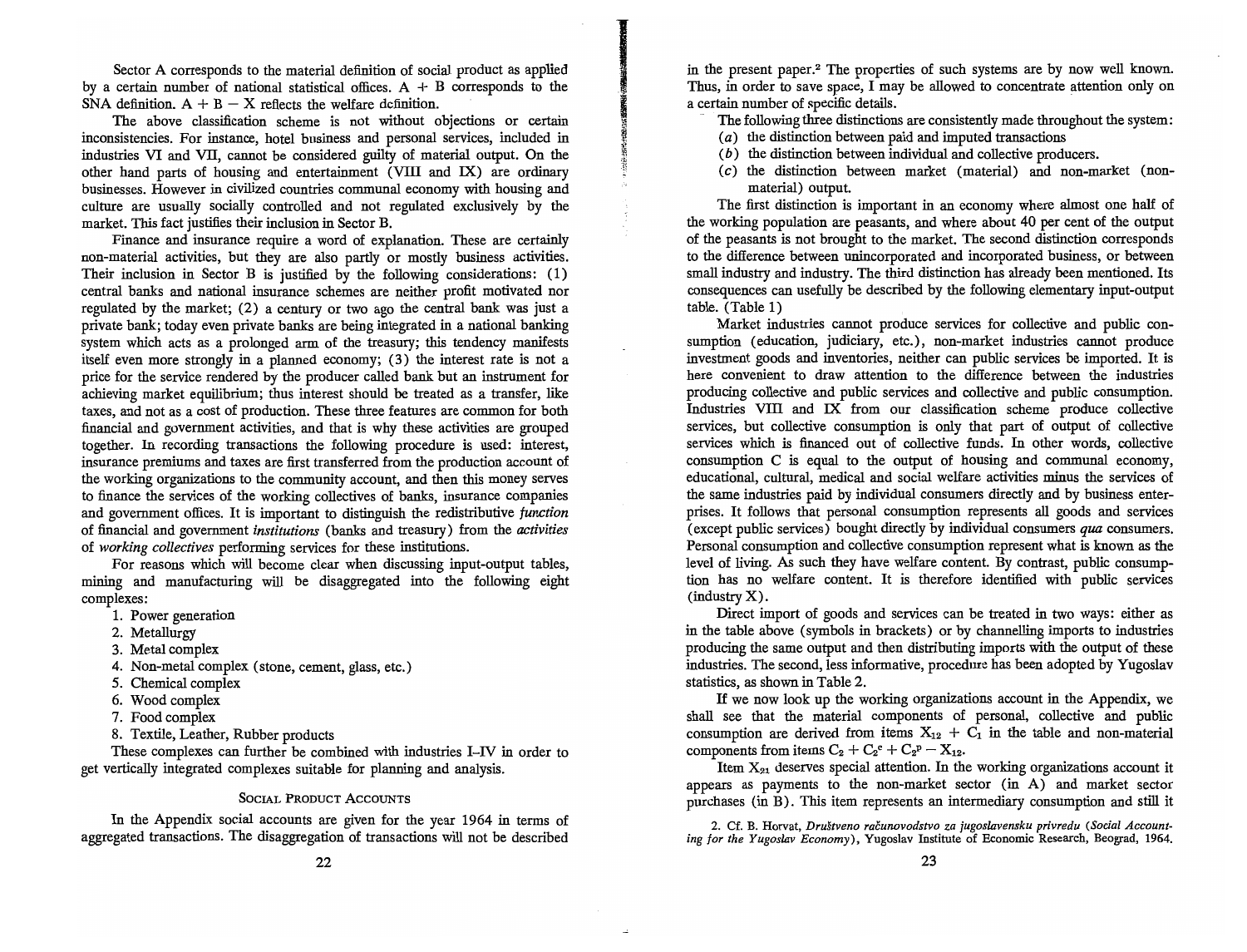|    | To whom                                    |   |                            | Intermediary<br>Consumption                      |                          | tion<br>Consumpt<br>Personal     | 8<br>umptio<br>Collective | consumption<br>Public     | Investment<br>ntories<br>and<br>inver | Exports                              | consumption<br>Final    | mption<br>COTISLI<br>Total |
|----|--------------------------------------------|---|----------------------------|--------------------------------------------------|--------------------------|----------------------------------|---------------------------|---------------------------|---------------------------------------|--------------------------------------|-------------------------|----------------------------|
| 24 | From whom                                  |   |                            |                                                  | Σ                        | C                                | $\mathbf{C}^{\circ}$      | $\mathbf{C}^{\mathbf{p}}$ |                                       | Е                                    | Σ                       | т                          |
|    | Market industries<br>Non-market industries | 2 | $X_{11}$<br>$X_{21}$       | $X_{12}$<br>$X_{22}$                             | $X_{1}$<br>$X_2$ .       | C <sub>1</sub><br>C <sub>2</sub> | $C_2^{\circ}$             | $C_2^p$                   | $J_1$                                 | $E_1$<br>$E_2$                       | $X_1$<br>$\mathbf{x}_2$ | $T_1$<br>$T_2$             |
|    | Produced inputs<br>Value added<br>Imports  | Σ | $X_{-1}$<br>$V_1$<br>$M_1$ | $X_{\cdot2}$<br>V <sub>2</sub><br>M <sub>2</sub> | X.,<br>$\mathbf{v}$<br>М | $(C_{M})$                        | $(C_{M}^{c})$             |                           | $(J_M)$                               | $\left(\mathrm{E}_\mathrm{M}\right)$ | $(X_{M})$               | $\mathbf{T}_{\mathbf{M}}$  |
|    | Total available                            |   | $T_1$                      | T <sub>2</sub>                                   | T                        | $\mathbf C$                      | $\mathbf{C}^{\mathbf{c}}$ | $\mathbf{C}^p$            |                                       | $\bf{E}$                             | X                       | $\mathbf{T_{T}}$           |

TABLE I INPUT-OUTPUT RELATIONS BETWEEN MARKET AND NON-MARKET INDUSTRIES

TABLE 2

INPUT-OUTPUT RELATIONS BETWEEN MARKET AND NON-MARKET SECTORS IN YUGOSLAVIA IN 1964 Billions of dinars To whom arsonal<br>msumption<br>ollective<br>msumption<br>iblic<br>msumption<br>msumption .~.~ .~ § or.<br>Predstate transformation of the second property of the second property of the second property of the second pr<br>Predstate the second property of the second property of the second property of the second property of the s  $\frac{1}{1}$   $\frac{1}{2}$   $\frac{1}{2}$   $\frac{1}{2}$   $\frac{1}{2}$   $\frac{1}{2}$   $\frac{1}{2}$   $\frac{1}{2}$   $\frac{1}{2}$   $\frac{1}{2}$   $\frac{1}{2}$   $\frac{1}{2}$   $\frac{1}{2}$   $\frac{1}{2}$   $\frac{1}{2}$   $\frac{1}{2}$   $\frac{1}{2}$   $\frac{1}{2}$   $\frac{1}{2}$   $\frac{1}{2}$   $\frac{1}{2}$   $\frac{1}{2}$   $\frac{1}{2}$   $\frac{1}{2}$   $\frac{1}{2}$   $\frac{1}{2}$   $\frac{1}{2}$   $\frac{1}{2}$   $\frac{1}{2}$   $\frac{1}{2}$   $\frac{1}{2}$   $\frac{1}{2}$   $\frac{1}{2}$   $\frac{1}{2}$   $\frac{1}{2}$   $\frac{1}{2}$   $\frac{1}{2}$   $\frac{1}{2}$   $\frac{1}{2}$   $\frac{1}{2}$   $\frac{1}{2}$   $\frac{1}{2}$   $\frac{1}{2}$   $\frac{1}{2}$   $\text{Market sector} \quad 1 \quad 5.841 \quad 529 \quad 6.370 \quad 2.866 \quad \text{---} \quad \quad \text{---} \quad \quad 2.038 \quad 762 \quad 926 \quad 97 \quad 6.689 \quad 13.059$ Market sector 2 73 69 142 119 612 769 - 10 32 1.542 1.684 Produced inputs  $\sum$  5.914 598 6.512 2.985 612 769 2.038 762 936 129 8.180 14.743 Value added 6.055 1.041 7.096 Import 1.090 45 1.135 Total available 13.059 1.684 14.743

~

.<br>**\*da l**itin " valore to "

 $\ddot{\phantom{a}}$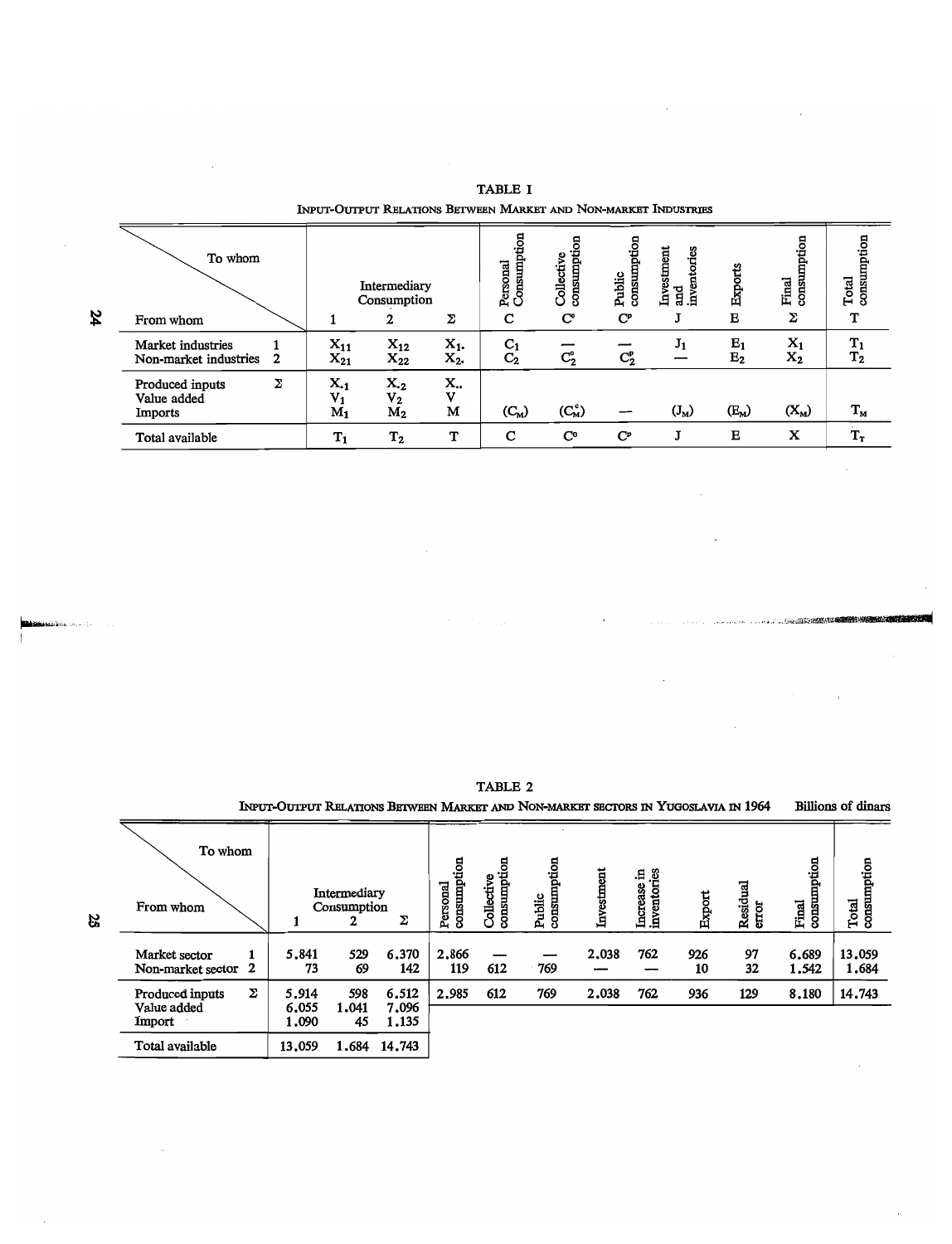must be included in the production account in order to balance its two parts separately. One may add that there is also a virtue in including this transaction in the final output of each sector separately. One of the basic principles of social accounting says that the accounting scheme should be such that sheer organizational changes in no way change the value of the output recorded. Now, consider a case where a manufacturing firm finances its own school (police, medical service, research institute). The wages of the teachers are included in the value added of the firm. Next, consider the consequences of a labouristic socialization drive, whereby teachers are transferred to the government budget. Since the budget has to get money from somewhere, it will get it (taxes) from the firm whose value added (material output) remains unchanged. But now the salaries of the teachers (non-material output) suddenly appear as a net addition to the government product. In the accounting system described in this paper teachers will always be located in the non-market sector. Thus, no organizational changes can affect the value of output. In our system, the firm which finances education-either through its own school or by paying to an independent school-does it directly, i.e. its production account is debited and the account of the non-material sector is credited. An alternative procedure would be to locate teachers always outside the business sector as before, but to *impute*  transactions between the business sector and the government and then to let government finance education. This procedure would seemingly eliminate the intermediary transaction between market and non-market sectors. Since another important accounting rule says that imputations be minimized and transactions recorded as they actually occur, the first alternative--counting intermediate production as value added-is to be preferred.

It has already been pointed out that interest payments represent transfers. Thus a firm in the market sector does not pay interest to the bank in the nonmarket sector but to the community which is outside the production sphere. The community then buys services of the working collectives of the banks. Interest paid by one bank to another bank is treated in a slightly different manner. For a productive establishment interest paid or received represents a part of the value added; not so for a bank. Thus mutual interest payments among the banks are cancelled out and only net interest payment of the entire banking sector is transferred to the Community account.

In the non-market sector there are no subsidies since, by definition, there is no market price which could serve as a standard for value. Thus no subsidies are deducted from gross income on the left hand side of the account.

#### INpUT-OUTPUT TABLES

The construction of input-output tables has become a very specialized subject. In the present context I intend to raise only two questions: the first concerns the classification of industries and the second the treatment of export and import prices.

An input-output table represents a breakdown of the working organizations account by industries. For analytical and planning purposes it is highly desirable

for the transactions matrix to have a triangular (block triangular) form. In that case the general interdependence of transactions can be reduced to a causal chain and each block can be treated separately observing only a definite sequence of industries. A separate study<sup>3</sup> has shown that it is empirically possible and operationally convenient to group industries into vertically integrated complexes which appear as blocks on a diagonal of a triangular transaction matrix. There appear to be nine such blocks in the material sector. The inclusion of the nonmaterial (non-market) sector in the table increases the value of statistical information but adds very little to the precision of input-output computations. The reason for this is that the rows of non-market industries are mostly empty, while the columns can be transferred to the final product section of the table. This procedure is used by Yugoslav statistics. In such a case an input-output table will be comparable to the market part of the working organizations account.

One of the social accounting rules says that transactions should be recorded at the purchase or sales price. Thus indirect taxes and subsidies will be computed separately, the latter being deducted from the value added. The application of this rule would require that exports and imports be computed at the world market prices which are different, sometimes very different, from the prices on the internal market. However, an input-output rule says that transactions be computed so as to make input coefficients as stable as possible, and the value of output proportional to its physical content. Thus it will be desirable to apply uniform, i.e., domestic, prices for all transactions. The two procedures conflict not only because imports and exports will be expressed in different values but also because the value added will differ as well. Clearly, it is possible to achieve full formal consistency by computing accounts and input-output tables in the same way. But this would impair their operational efficiency. In having to choose between formal consistency and operational efficiency, I prefer the latter. In that case we have only to provide translation equations for transforming the values of one scheme into the values of the other. Thus, exports minus export taxes plus export subsidies yield exports expressed in domestic prices. Similarly, imports plus customs duties and indirect taxes yield domestically priced inputs in the input-output table. Finally, the value added in an input-output table increased for various import taxes and reduced for net export subsidies yields the correct value added of the production account.

#### FINANCIAL FLOWS ACCOUNTS

The financial flows reflect the specific features of the institutional arrangements of an economy better than any other part of the social accounting system. That is why there is much less uniformity in treating financial flows as compared with real flows and why there are difficulties in integrating them into a single consistent framework.

The financial flows accounts have six different parts. The first part records real flows and is comparable to social product accounts. Apart from the manner

3. Cf. B. Horvat, *Primjena .medjusektorske analize u planskom bilanciranju privrede*  f *(The Application of Input-Output Analysis in Dianize u planskom bilanciranju privrede*<br>The Application of Input-Output Analysis in Planning of Economic Output (The Application of Input-Output Analysis in Planning), Yugoslav Institute of Economic Research, Beograd, 1963.

 $\frac{1}{2}$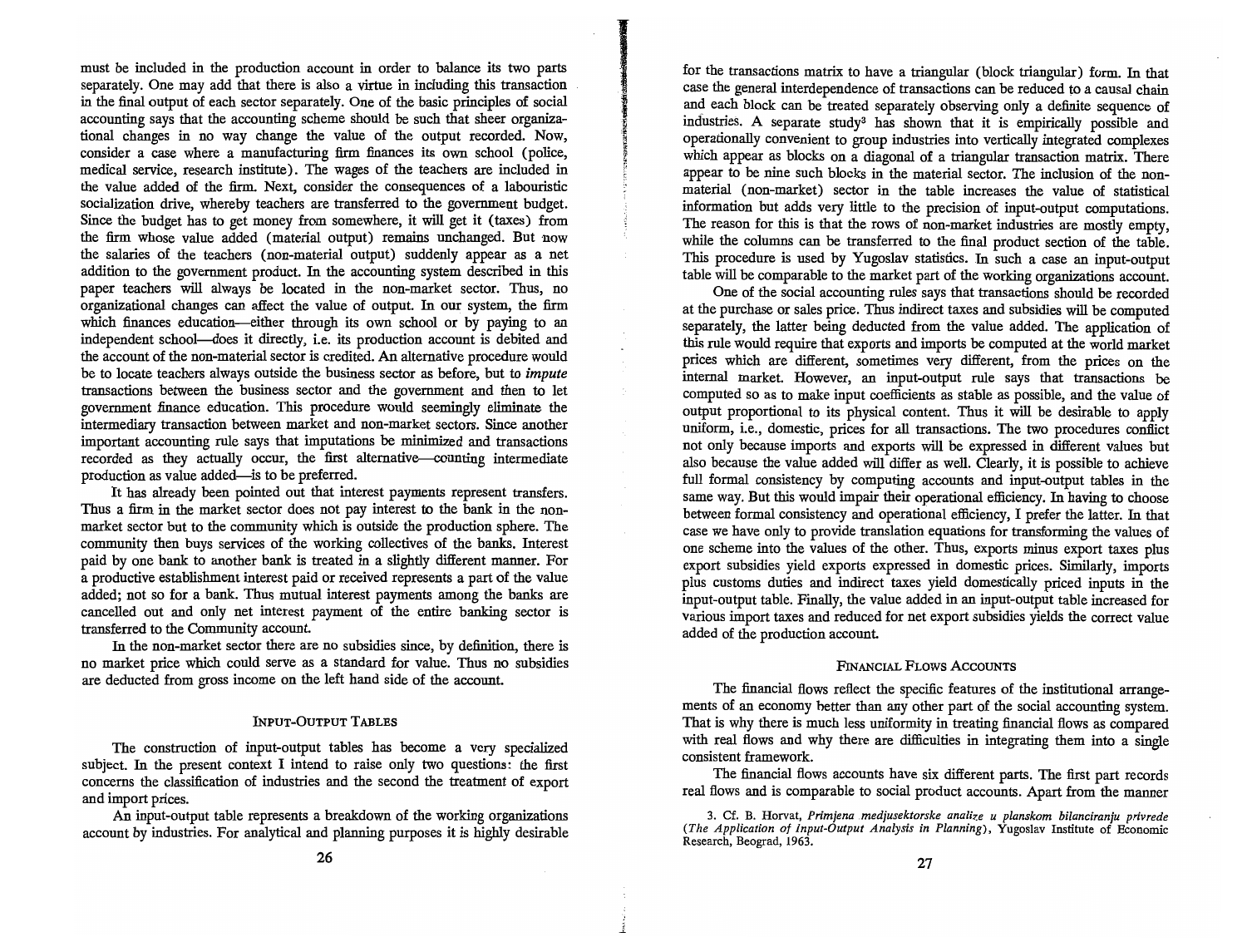of presentation, there are two main differences: transfers are all summed up, instead of being partly netted out as in social accounts, and intermediate output and trade turnover is added in order to get the grand total of all transactions performed in an economy. This gross turnover can be usefully employed in analyzing the transaction demand for money in the economy.

The second part records investment transactions. It matches investments and savings and thus serves as a link between the real flows and the financial flows parts of accounts.

Financial transactions, recorded in the third part, serve to redistribute sector surpluses and finance sector deficits. It may be of some interest to enumerate the types of financial transactions:

- 1. Financial surplus or deficit (balancing item of investment transactions)
- 2. Money
	- (a) Currency
	- (b) Demand deposits
	- (c) Float
- 3. Other liquid deposits (quasi-money)
	- (a) Savings and other deposits without time limit not used for payments
	- (b) Restricted deposits up to one year (e.g. reserve funds of the working organizations)
	- $(c)$  Time deposits up to one year
- 4. Time deposits
	- (a) Restricted deposits beyond one year
	- (b) Time deposits beyond one year
- 5. Securities
	- (a) Treasury bills
	- *( b* ) Other short-term securities
	- (c) Government bonds
	- (d) Other bonds
	- (e) Other long-term securities
- 6. Direct credits of working organizations
	- (a) Credits of working organizations (commercial and consumer)
	- (b) Other direct credits (e. g. to the government at all levels )
- 7. Short-term bank credits
- 8. Investment loans
	- (a) Banks
	- (b) Other financial institutions (e.g. investment loan funds)
- 9. Financial transfers
- 10. Foreign exchange transactions
	- (a) Gold and foreign exchange
	- (b) Long-term loans
	- (c) Short-term credits
	- (d) Foreign exchange accounts of households

The financial balance-sheet, representing the fourth part of the accounts, has the same items as current financial transactions.

The fifth part is a link between investment and nominal financial transactions, on the one hand, and the national wealth balance sheet. The adjustment items consist of capital gains and losses and changes in material wealth.

The sixth and last part is a balance-sheet of national wealth. The fifth and sixth parts have not been computed as yet and so do not appear in the table in the Appendix.

Financial accounts are recorded for seventeen institutional sectors enumerated in the following list:

I. Working organizations: II. Households: III. Community: 1. Market Sector A. Collective Sector B. Individual Sector 2. Non-market Sector 3. Households 4. Social Organizations and Government A. Social Organizations (political, religious, etc.) B. Government (a) Budgets (1) Federal (2) State (3) Local (b) Loanable Funds (1) Federal (2) State (3) Local 5. Financial Institutions A. Banks (a) National Bank (b) Commercial Banks (c) Investment Banks B. Insurance and Other Financial Institutions (a) Social Insurance (b) Insurance Bureaus and other Financial Institutions

IV. Rest of the World:

6. Rest of the World

Direct comparability with the social product accounts is evident. The market sector is disaggregated into collective and individual subsectors ("corporate" and "family" business) because of the different institutional and behavioural characteristics of these two sectors. Apart from this distinction, the only other difference with respect to social product accounts is shown by the sector Community which is subdivided in a series of subsectors. This is what one would expect, taking into account the general redistributive function of the Community and the fact that redistribution is carried out by means of financial transactions. I may add just three more comments. Budgets include narrowly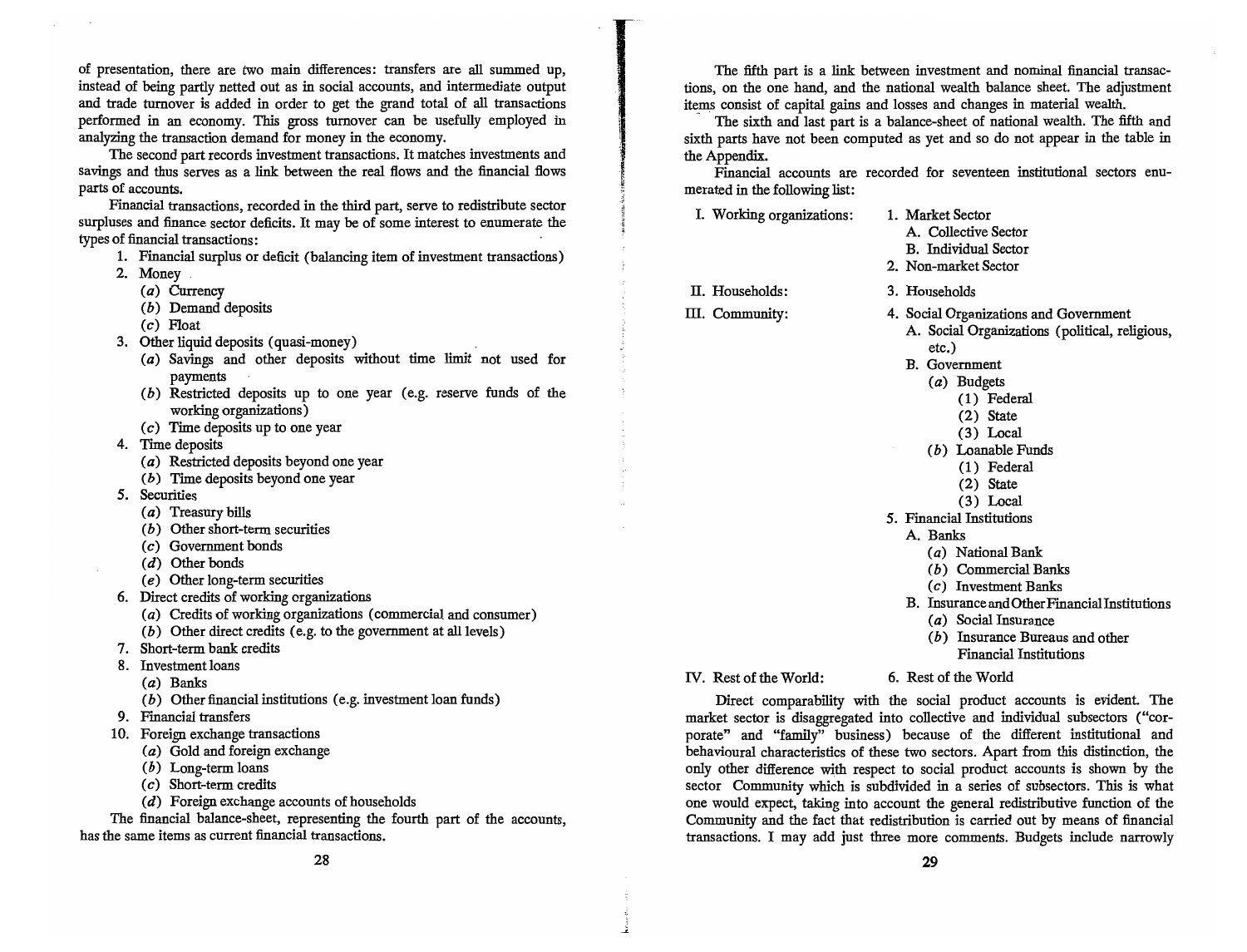defined government budgets--which, in the Yugoslav setup, are used to finance administrative expenses and for fiscal interventions-and various special purpose funds (for education, etc.). Investment loans funds (for under-developed regions, for housing, etc.) are government funds, but by their functions they are less budgetary and more financial institutions similar to other financial institutions. This institutional facet provides an additional reason for grouping the government and the financial institutions together in a sector called Community. Finally, the commercial and the investment bank is often the same institution, but even when conducting both activities under the same roof it is obliged by law to separate short-term and investment credits and treat them in very different ways. The idea behind this separation is that the commercial banks create and annihilate money, while the investment banks redistribute a given volume of accumulation.

#### OTHER ACCOUNTS AND TABLES

The fourth group in our integrated system represents the Social Balance Sheet with two tables: the national balance sheet by industries and a breakdown of social wealth by industries and by categories.

Apart from accounts, in each group there are a certain number of additional tables which expand the information of the corresponding accounts. There are altogether forty accounts and tables, and the whole system is shown in the Appendix.

For planning purposes two more groups of accounts and tables are needed, namely regional accounts and natural (physical, nonmonetary) balances. There is already a certain experience in preparing and using physical balances and regional accounts, but systematic study in this field has not been undertaken as yet. That is why groups 5 and 6 in the Appendix have not been articulated into separate accounts and tables.

Le système est basé sur les cinq principes suivants:

( 1) Les producteurs de biens et services sont des organisations de travail, qui representent des groupes de gens (ou des individus) organises en vue de gagner leur vie en produisant les biens et les services qui satisfont les besoins individuels et collectifs. Commerce ou gouvernement, profit ou pas de profit, enregistrees ou non, toutes les organisations de travail sont traitées de la même façon.

(2) Etant donne que les comportements des secteurs de marche et de ceux qui ne Ie sont pas different considerablement, ces deux secteurs sont nettement separes a travers tout le système de comptabilité. La comptabilité de production (les organisations de travail) a deux postes, correspondant aux secteurs avec et sans marche.

(3) Il y a quatre activités de base: (a) production, (b) consommation, (c) investissement et  $(d)$  redistribution des revenus. Ces quatre activités appellent quatre comptes séparés:  $(a)$  organisations de travail,  $(b)$  ménages,  $(c)$  communauté (incluant les institutions gouvernementales et certaines non-gouvernementales) et  $(d)$  accumulation. Le cinquième compte, "reste du monde", a pour rôle d'assurer l'équilibre.

( 4) Les activites et les transactions ont les memes classifications (avec des points de separation differents); cela permit de confronter parfaitement les comptes du produit social et des flux financiers.

(5) Le systeme tend a obtenir un maximum de flexibilite analytique. Certaines de ces possibilités peuvent être aperçues à partir de la classification des industries:

A. Secteur de Marche (materiel): (1) Agriculture, (2) Sylviculture, (3) Mines et Manufactures, (4) Construction, (5) Transports, (6) Commerce et Alimentation, (7) Artisanat.

B. Secteur sans Marche (non-materiel): (8) Logement et Economie Communale, (9) Education, Culture, et Securite Sociale, (10) Organisations Sociales de Services Publics (Politiques, religieuses, etc .... ), Finances et Assurances, Administration· Publique, Services Judiciaires, et Defense Nationale. Le Secteur A correspond a la definition materielle de produit social. Les deux secteurs A et B correspondent a la notion de comptabilite national sociale. En outre les industries 1-4 correspondent au secteur des biens de production; 5-7 aux services de marche; 8-9 aux services publics avec un contenu de bien-etre social; 10, aux services publics intermediaires, 5-10 a tous les services.

*i*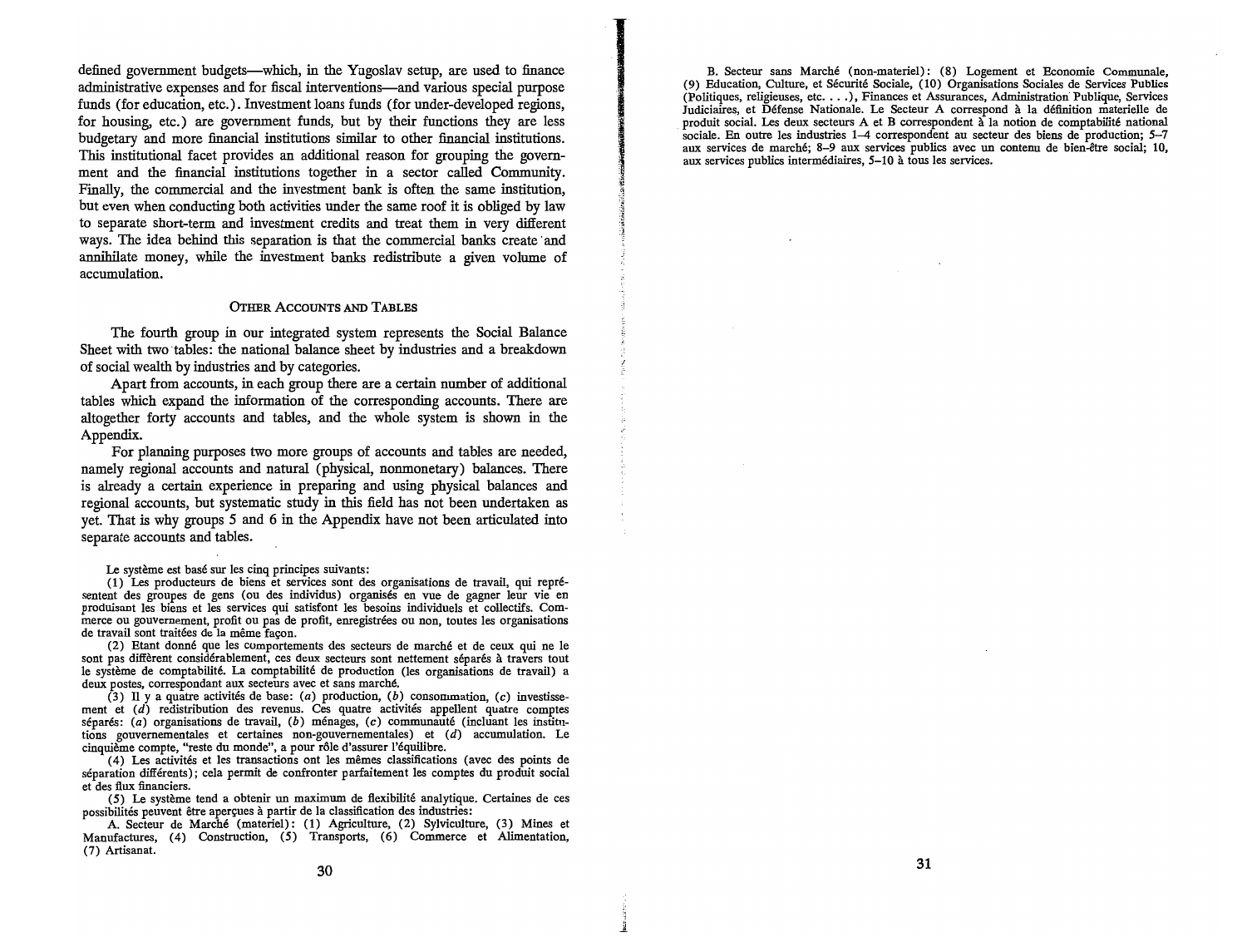## YUGOSLAV SOCIAL PRODUCT ACCOUNTS IN 1964\*

## In billions of dinars

## I WORKING ORGANIZATIONS

| Market                   |      |                                           |      | Transfers to the rest<br>9.<br>Transfers from the rest<br>4. |                |
|--------------------------|------|-------------------------------------------|------|--------------------------------------------------------------|----------------|
| 1. Net personal income   | 2366 | 11. Personal consumption                  |      | $\mathbf{2}$<br>of the world<br>of the world                 | 38             |
|                          |      | —material                                 | 2888 | 214<br>5. Savings                                            |                |
| 2. Contributions from    |      | 12. Collective consumption                |      | PERSONAL EXPENDITURES                                        |                |
| personal income          | 966  | —material                                 | 208  | 3394<br>AND SAVINGS<br>3394<br>PERSONAL INCOME               |                |
| 3. Undistributed profits |      | 13. Public consumption                    |      |                                                              |                |
| and depreciation         | 1348 | —material                                 | 299  | COMMUNITY<br>Ш                                               |                |
| 4. Contributions to      |      | 14. Gross fixed investment in the         |      |                                                              |                |
| the community            | 1605 | market sector                             | 1320 | 9. Contributions from personal<br>1. Collective consumption  |                |
| 5. Payments to the non-  |      | Gross fixed investment in<br>15.          |      | 966<br>incomes in the market sector<br>208<br>—material      |                |
| market sector            | 73   | the non-market sector                     | 718  | 10. Contributions from personal                              |                |
| Minus: Subsidies         | 230  | 16. Addition to inventories               |      | Collective consumption<br>404<br>incomes in the non-market   |                |
|                          |      | in the market sector                      | 748  | —non-material<br>307                                         |                |
|                          |      | 17. Addition to inventories               |      | 3. Public consumption<br>sector                              |                |
|                          |      | in the non-market sector                  | 14   | 11. Contributions from profits<br>299<br>—material           |                |
|                          |      | 18. Export                                | 926  | 1605<br>4. Public consumption<br>in the market sector        |                |
|                          |      |                                           |      | 470<br>12. Contributions from profits<br>--non-material      |                |
|                          |      | <b>AVAILABLE FOR</b>                      |      | in the non-market sector<br>5. Subsidies to                  | 90             |
|                          |      | <b>CONSUMPTION</b>                        | 7121 | 13. Contributions of<br>230<br>the market sector             |                |
|                          |      | 19. Minus: Import                         | 1090 | 193<br>households<br>6. Transfers to                         |                |
|                          |      | <b>Errors</b> and Omissions<br>20.        | 97   | 14. Transfers from the rest<br>households<br>516             |                |
|                          |      |                                           |      | Transfers to the rest<br>of the world                        | 14             |
| SOCIAL INCOME I          | 6128 | SOCIAL PRODUCT I                          | 6128 | 0<br>of the world                                            |                |
| Non-market               |      |                                           |      | 1048<br>8. Surplus                                           |                |
| Net personal income      | 474  |                                           |      | RECEIPTS OF THE<br><b>EXPENDITURES AND</b>                   |                |
| Contributions from       |      | 21. Personal consumption<br>-non-material | 97   | 3175<br>3175<br><b>COMMUNITY</b><br><b>SURPLUS</b>           |                |
|                          |      | 22.                                       |      |                                                              |                |
| personal income          | 307  | Collective consumption                    | 404  | $\mathbf{v}$<br>THE REST OF THE WORLD                        |                |
| 9. Undistributed profits |      | —non-material                             |      |                                                              |                |
| and depreciation         | 170  | 23. Public consumption                    |      | 6. Import to the market<br>1. Export from the market         |                |
| 10. Contributions to     |      | —non-material                             | 470  | 1090<br>926<br>sector<br>sector                              |                |
| the community            | 90   | 24. Consumption of the                    |      | 7. Import to the non-market                                  |                |
|                          |      | market sector                             | 73   | Export from the<br>10<br>non-market sector<br>sector         | 45             |
|                          |      | 25. Export                                | 10   | 8. Transfers of households                                   |                |
|                          |      |                                           |      | Transfers to<br>3.<br>to the rest of the world               | $\overline{c}$ |
|                          |      | <b>AVAILABLE FOR</b>                      |      | 38<br>households                                             |                |
|                          |      | <b>CONSUMPTION</b>                        | 1058 | 9. Transfers of the community<br>4. Transfers to the         |                |
|                          |      | 26. Minus: Import                         | 45   | to the rest of the world<br>14<br>community                  | 0              |
|                          |      | <b>Errors and Omissions</b><br>27.        | 32   | 10. Errors and omissions<br>5. Balance of payments           |                |
|                          |      |                                           |      | 150<br>deficit                                               |                |
| SOCIAL INCOME II         | 1041 | SOCIAL PRODUCT II                         | 1041 | PAYMENTS TO THE REST<br>RECEIPTS FROM THE REST               |                |
|                          |      |                                           |      | 1138<br>1138<br>OF THE WORLD<br>OF THE WORLD                 |                |
| TOTAL SOCIAL INCOME      | 7669 | TOTAL SOCIAL PRODUCT                      | 7669 |                                                              |                |

\*Statistical estimates have been made by Mr. Zoran Popov of the Yugoslav Institute of Economic Research.

## APPENDIX **IT HOUSEHOLDS**

|                        |      | YUGOSLAV SOCIAL PRODUCT ACCOUNTS IN 1964* |      | —material                | Personal consumption<br>2888 | 6. Net personal income<br>from the market sector | 2366 |
|------------------------|------|-------------------------------------------|------|--------------------------|------------------------------|--------------------------------------------------|------|
|                        |      | In billions of dinars                     |      | 2. Personal consumption  |                              | 7. Net personal income from                      |      |
|                        |      |                                           |      | ---non-material          | 97                           | the non-market sector                            | 474  |
|                        |      | WORKING ORGANIZATIONS                     |      | 3. Contributions to      |                              | 8. Transfers of                                  |      |
|                        |      |                                           |      | the community            | 193                          | the community                                    | 516  |
| Market                 |      |                                           |      | 4. Transfers to the rest |                              | 9. Transfers from the rest                       |      |
| 1. Net personal income | 2366 | 11. Personal consumption                  |      | of the world             |                              | of the world                                     | 38   |
|                        |      | —material                                 | 2888 | 5. Savings               | 214                          |                                                  |      |
| 2. Contributions from  |      | Collective consumption                    |      |                          | PERSONAL EXPENDITURES        |                                                  |      |
| personal income        | 966  | —material                                 | 208  | AND SAVINGS              | 3394                         | PERSONAL INCOME                                  | 3394 |

| 14. Gross fixed investment in the                                                      |    |                                                                     |           |                                                                        |      |
|----------------------------------------------------------------------------------------|----|---------------------------------------------------------------------|-----------|------------------------------------------------------------------------|------|
| market sector<br>1320<br>15. Gross fixed investment in<br>718<br>the non-market sector |    | 1. Collective consumption<br>—material                              | 208       | 9. Contributions from personal<br>incomes in the market sector         | 966  |
| 16. Addition to inventories<br>748<br>in the market sector                             |    | 2. Collective consumption<br>—non-material<br>3. Public consumption | 404       | 10. Contributions from personal<br>incomes in the non-market<br>sector | 307  |
| 17. Addition to inventories<br>in the non-market sector<br>14                          |    | —material                                                           | 299       | 11. Contributions from profits                                         |      |
| 926<br>18. Export                                                                      |    | 4. Public consumption<br>--non-material                             | 470       | in the market sector<br>12. Contributions from profits                 | 1605 |
| <b>AVAILABLE FOR</b>                                                                   | 5. | Subsidies to<br>the market sector                                   | 230       | in the non-market sector<br>13. Contributions of                       | 90   |
| <b>CONSUMPTION</b><br>7121<br>19. Minus: Import<br>1090                                |    | 6. Transfers to                                                     |           | households                                                             | 193  |
| 20. Errors and Omissions<br>97                                                         |    | households<br>7. Transfers to the rest                              | 516       | 14. Transfers from the rest<br>of the world                            | 14   |
| 6128<br>SOCIAL PRODUCT I                                                               |    | of the world                                                        | 0<br>1048 |                                                                        |      |
| 21. Personal consumption                                                               |    | 8. Surplus<br><b>EXPENDITURES AND</b>                               |           | RECEIPTS OF THE                                                        |      |
| $Q_{\mathcal{T}}$<br>non-material                                                      |    | <b>SURPLUS</b>                                                      | 3175      | <b>COMMUNITY</b>                                                       | 3175 |

## IV THE REST OF THE WORLD

|                                      |      | 23.                                   |      |                           |      |                                  |      |
|--------------------------------------|------|---------------------------------------|------|---------------------------|------|----------------------------------|------|
| and depreciation<br>Contributions to | 170. | Public consumption<br>---non-material | 470  | 1. Export from the market |      | 6. Import to the market          |      |
| the community                        | 90   | Consumption of the<br>24.             |      | sector                    | 926  | sector                           | 1090 |
|                                      |      | market sector                         | 73   | 2. Export from the        |      | 7. Import to the non-market      |      |
|                                      |      | 25. Export                            | 10   | non-market sector         | 10   | sector                           | 45   |
|                                      |      |                                       |      | 3. Transfers to           |      | Transfers of households          |      |
|                                      |      | <b>AVAILABLE FOR</b>                  |      | households                | 38   | to the rest of the world         | 2    |
|                                      |      | <b>CONSUMPTION</b>                    | 1058 | 4. Transfers to the       |      | Transfers of the community<br>9. |      |
|                                      |      | 26. Minus: Import                     | 45   | community                 | 14   | to the rest of the world         | 0    |
|                                      |      | 27. Errors and Omissions              | 32   | 5. Balance of payments    |      | 10. Errors and omissions         |      |
|                                      |      |                                       |      | deficit                   | 150  |                                  |      |
| IAL INCOME II                        | 1041 | SOCIAL PRODUCT II                     | 1041 | RECEIPTS FROM THE REST    |      | PAYMENTS TO THE REST             |      |
|                                      |      |                                       |      | OF THE WORLD              | 1138 | OF THE WORLD                     | 1138 |
|                                      |      |                                       |      |                           |      |                                  |      |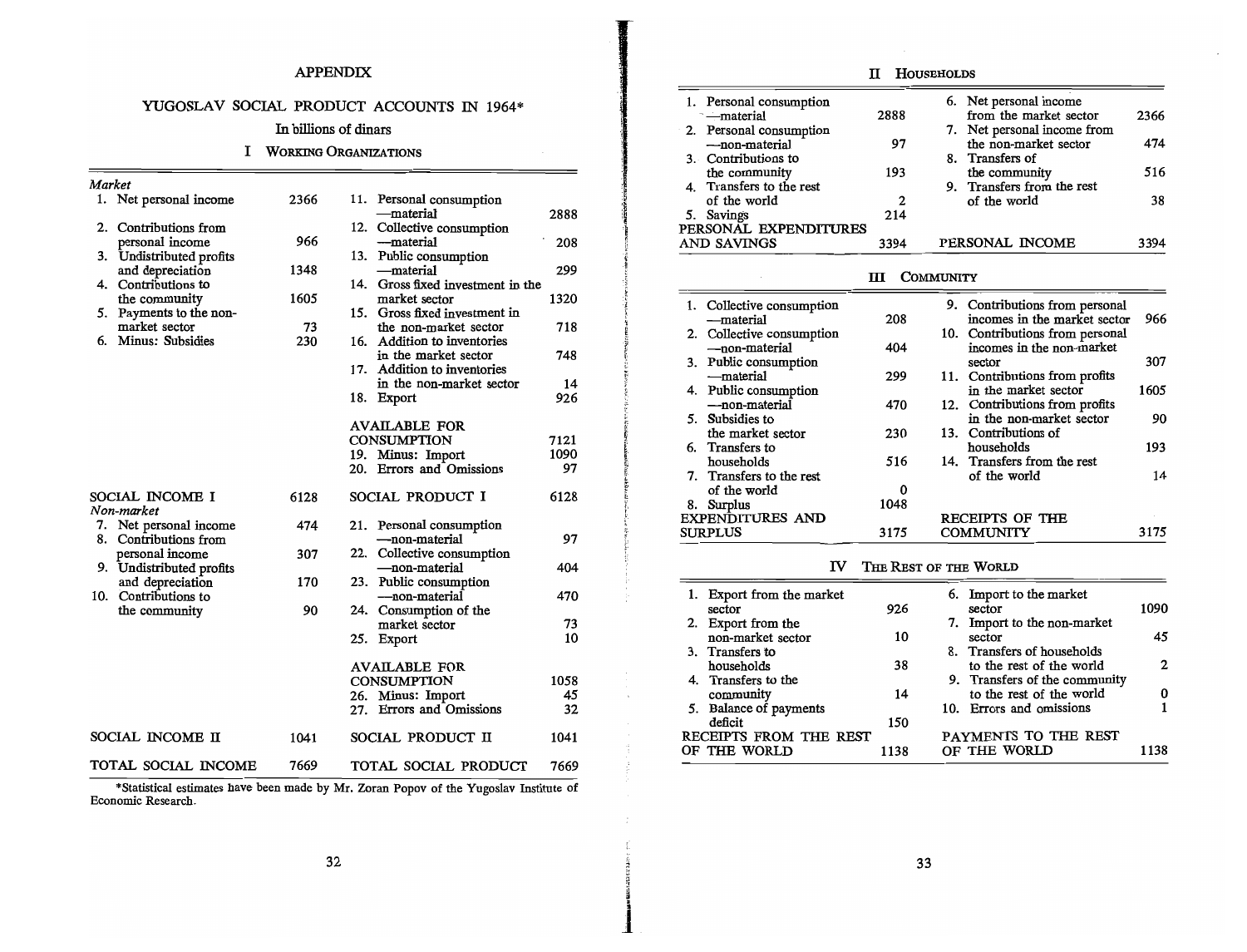| 2930     | <b>AND DEFICIT</b>           | 2930           | <b>GROSS INVESTMENT</b>     |
|----------|------------------------------|----------------|-----------------------------|
|          | GROSS ACCUMULATION           |                | Errors and omissions (IV)   |
| 51       | deficit                      | స              | (1 Non-market)              |
|          | <b>Balance of payments</b>   |                | <b>Errors</b> and omissions |
| 1048     | the community                | S              | (I Market)                  |
|          | Surplus of                   |                | Errors and omissions        |
| 214      | households                   | 14             | in the non-market sector    |
|          | Savings of                   | Ξ.             | Addition to inventories     |
| 72<br>20 | market sector                | 748            | in the market sector        |
|          | depreciation in the non-     |                | Addition to inventories     |
|          | 9. Undistributed profits and | $^{215}$       | in the non-market sector    |
| 8751     | sector                       |                | Gross fixed investment      |
|          | depreciation in the market   | 1320           | in the market sector        |
|          | 8. Undistributed profits and |                | 1. Gross fixed investment   |
|          |                              | V Accumulation |                             |

|  | FINANCIAL FLOWS ACCOUNTS FOR 1964 (BILLIONS OF DINARS) |  |  |
|--|--------------------------------------------------------|--|--|
|  |                                                        |  |  |

**CONTRACTOR** 

.<br>... tarihi

|                                                                         |                                                                                                                                                                                                                                                                                                                                                                                                  |                                                                    |                                                  |                                                            |                                            |                                                   |                   |                                                                          |                                                                   | III Community                                           |                                                                                    |                                |                             |                                                                                          |                                                                                    |
|-------------------------------------------------------------------------|--------------------------------------------------------------------------------------------------------------------------------------------------------------------------------------------------------------------------------------------------------------------------------------------------------------------------------------------------------------------------------------------------|--------------------------------------------------------------------|--------------------------------------------------|------------------------------------------------------------|--------------------------------------------|---------------------------------------------------|-------------------|--------------------------------------------------------------------------|-------------------------------------------------------------------|---------------------------------------------------------|------------------------------------------------------------------------------------|--------------------------------|-----------------------------|------------------------------------------------------------------------------------------|------------------------------------------------------------------------------------|
|                                                                         |                                                                                                                                                                                                                                                                                                                                                                                                  |                                                                    | <b>I</b> Working Organizations<br>Market         |                                                            | Non-market                                 |                                                   | II Households     |                                                                          | Social organiza-<br>tions &<br>Government                         |                                                         | Financial<br>Institutions                                                          |                                | IV Rest of the<br>World     |                                                                                          | Total                                                                              |
|                                                                         | Transactions                                                                                                                                                                                                                                                                                                                                                                                     | <b>Uses</b>                                                        | Sources                                          | <b>Uses</b>                                                | Sources                                    | <b>Uses</b>                                       | Sources           | <b>Uses</b>                                                              | <b>Sources</b>                                                    | Uses                                                    | Sources                                                                            | Uses                           | <b>Sources</b>              | Uses                                                                                     | Sources                                                                            |
| 2.<br>3.<br>4.                                                          | A. Nonfinancial Transactions<br>1. Intermediate output and trade turn-<br>over<br>Net personal incomes<br>Transfers<br>Payments of market to non-market                                                                                                                                                                                                                                          | 11317<br>2366<br>2578                                              | 11317<br>237                                     | 576<br>474<br>298                                          | 576<br>$\mathbf{1}$                        | 197                                               | 2840<br>556       | 551                                                                      | 2427                                                              | 478                                                     | 1031                                                                               | 52                             | $\overline{a}$              | 11893<br>2840<br>4254                                                                    | 11893<br>2840<br>4254                                                              |
| 5.<br>6.<br>7.<br>8.<br>9.<br>10.                                       | sector<br>Personal consumption<br>Collective consumption<br>Public consumption<br>Import and export<br>Gross savings and investments<br>Residual errors<br>Gross turnover                                                                                                                                                                                                                        | 73<br>1090<br>1348<br>18772                                        | 2888<br>208<br>299<br>926<br>2800<br>97<br>18772 | 45<br>170<br>1663                                          | 73<br>97<br>404<br>470<br>10<br>32<br>1663 | 2985<br>214<br>3396                               | 3396              | 374<br>638<br>864<br>2427                                                | 2427                                                              | 238<br>131<br>184<br>1031                               | 1031                                                                               | 936<br>150<br>1138             | 1135<br>1<br>1138           | 73<br>2985<br>612<br>769<br>2071<br>2800<br>130<br>28427                                 | 73<br>2985<br>612<br>769<br>2071<br>2930<br>28427                                  |
| В.<br>1.<br>2.<br>3.<br>4.<br>5.                                        | <b>Investment Transactions</b><br>Gross savings<br>Unrequited transfer of capital<br>Fixed investment and inventories<br>Residual errors<br>Financial surplus or deficit<br>Total                                                                                                                                                                                                                | 2395<br>2383                                                       | 1348<br>31<br>13<br>1003<br>2383                 | 357<br>357                                                 | 170<br>121<br>40<br>26<br>357              | $\frac{20}{177}$<br>43<br>246                     | 214<br>26<br>240  | 2431<br>21<br>2452                                                       | 864<br>1588<br>2452                                               | 2483<br>2483                                            | 184<br>2299<br>2483                                                                | $\mathbf{1}$<br>160<br>161     | 156<br>11<br>161            | k.<br>2541<br>2930<br>64<br>2643<br>8088                                                 | 2930<br>2451<br>64<br>2643<br>8088                                                 |
| 1.<br>2.<br>3.<br>4.<br>5.<br>6.<br>7.<br>8.<br>9.<br>10.<br>11.<br>12. | C. Financial Transactions<br>Financial deficit or surplus<br>Money<br>Quasi-money<br>Time deposits<br><b>Securities</b><br>Direct business credits<br>Short-term bank credits<br>Investment loans (gross)<br>Repayment of investment loans<br>Financial transfers<br>Foreign exchange transactions<br>Unclassified transactions, errors &<br>omissions<br>Net inerease of assets and liabilities | 1003<br>171<br>$\frac{23}{68}$<br>20<br>306<br>270<br>$-9$<br>1852 | 297<br>161<br>1321<br>73<br>1852                 | $\frac{26}{72}$<br>$-1$<br>$\frac{2}{5}$<br>12<br>3<br>147 | -6<br>74<br>79<br>147                      | 26<br>46<br>34<br>$\frac{2}{12}$<br>5<br>7<br>132 | 8107<br>25<br>132 | 1588<br>-66<br>83<br>$-3$<br>12<br>16<br>$-1540$<br>6<br>-1<br>86<br>183 | 21<br>$\frac{23}{70}$<br>72<br>127<br>$-211$<br>141<br>-60<br>183 | 149<br>3<br>52<br>3<br>442<br>3032<br>12<br>103<br>3796 | 2483<br>375<br>124<br>118<br>25<br>$-30$<br>110<br>166<br>211<br>61<br>153<br>3796 | 3<br>$-47$<br>240<br>69<br>265 | 160<br>40<br>1<br>64<br>265 | 2643<br>375<br>124<br>118<br>46<br>330<br>442<br>1492<br>293<br>-1<br>339<br>172<br>6375 | 2643<br>375<br>124<br>118<br>46<br>330<br>442<br>1492<br>293<br>339<br>172<br>6375 |
| 1.<br>2.<br>3.<br>4.<br>5.<br>6.<br>7.<br>8.<br>9.                      | D. Financial assets and liabilities<br>Money<br>Quasi-money<br>Time deposits<br>Securities<br>Direct business credits<br>Short-term bank credits<br>Investment loans<br>Foreign exchange liabilities<br>Unclassified items, errors and<br>omissions                                                                                                                                              | 1085<br>489<br>121<br>31<br>1799<br>116                            | 1471<br>2151<br>4646<br>285                      | 165<br>193<br>$\frac{8}{3}$<br>5<br>3<br>56                | 47<br>274                                  | 230<br>180<br>21<br>27                            | 421<br>115        | 381<br>178<br>$\frac{22}{19}$<br>16<br>2033<br>442                       | 41<br>212<br>750<br>136<br>636                                    | 309<br>77<br>71<br>3<br>3572<br>3138<br>204<br>97       | 2194<br>1438<br>243<br>39<br>50<br>203<br>229<br>505                               | $\frac{24}{321}$<br>950        | 90<br>130<br>90             | 2194<br>1438<br>243<br>80<br>1823<br>3572<br>5171<br>1280<br>595                         | 2194<br>1438<br>243<br>80<br>1823<br>3572<br>5171<br>1280<br>595                   |
|                                                                         | Total assets and liabilities                                                                                                                                                                                                                                                                                                                                                                     | 3641                                                               | 8553                                             | 433                                                        | 321                                        | 465                                               | 536               | 3091                                                                     | 1775                                                              | 7471                                                    | 4901                                                                               | 1295                           | 310                         | 16396                                                                                    | 16396                                                                              |

\*Statistical estimates have been worked out by Dr. D. Dimitrijević of the National Bank of Yugoslavia and Mr. Z. Popov of the Yugoslav Institute of Economic Research.

 $\frac{34}{3}$ 

ပ္တ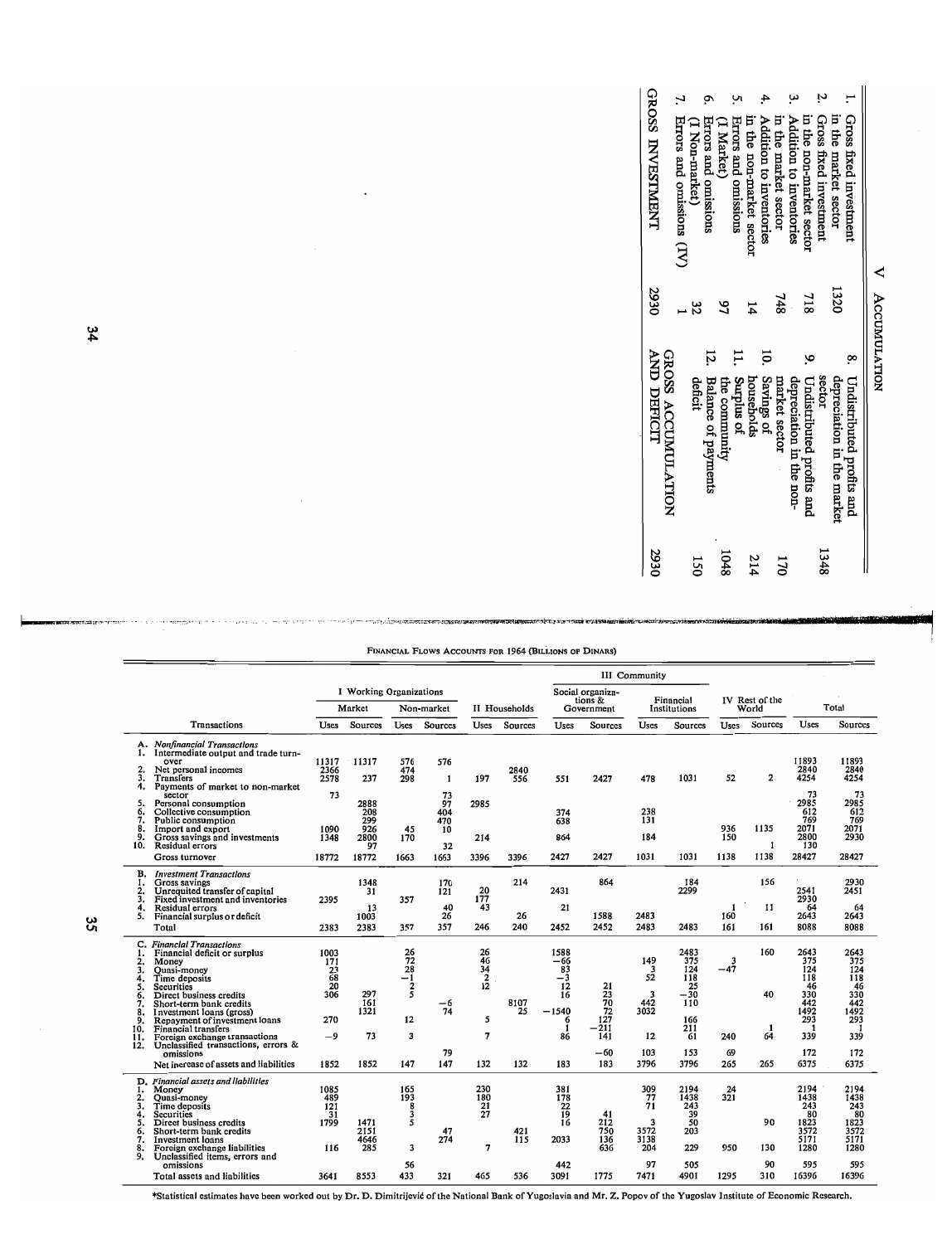|    | 1. Social Product<br>Accounts:                                 | Working Organi-<br>Non-market<br>Market,<br>zations                | Households                                       | Community                                        | Rest of the World                                       | Accumulation                               |
|----|----------------------------------------------------------------|--------------------------------------------------------------------|--------------------------------------------------|--------------------------------------------------|---------------------------------------------------------|--------------------------------------------|
|    | Additional Tables:<br>(Balances)                               | elements, sources<br>Gross turnover by<br>and ownership            | Personal income<br>distribution                  | profit organiza-<br>Financing non-<br>tions      | Foreign trade ma-<br>trix by regions and<br>commodities | Capital formation<br>and its financing     |
|    |                                                                | Balance of goods<br>and services                                   | Personal and col-<br>consump-<br>lective<br>tion | Revenues and out-<br>lays (budgets and<br>funds) |                                                         |                                            |
|    | 2. Input-Output Tables:                                        | Transactions mat-<br>rix                                           |                                                  |                                                  | Matrix of import<br>content                             | Matrix of fixed<br>assets                  |
| 36 |                                                                | Technical coeffi-<br>cients                                        |                                                  |                                                  | Import coefficients                                     | Investment matrix                          |
|    |                                                                | Full coefficients                                                  |                                                  |                                                  | ċ.<br>Full import<br>efficients                         | Capital coeffi-<br>cients                  |
|    | 3. Financial Flows:                                            | Non-Profit Sector<br>Individual Sector<br><b>Collective Sector</b> | Households                                       | Organizations<br>Social                          | Rest of the World                                       | (In each sector)                           |
|    |                                                                |                                                                    |                                                  | Government<br>Institutions<br>Financial          |                                                         |                                            |
|    | Additional Table:                                              | Matrix of financial<br>transactions                                |                                                  |                                                  |                                                         |                                            |
|    | 4. Social Balance Sheet<br>(Social Wealth)                     |                                                                    |                                                  |                                                  |                                                         | National Balance<br>Social Wealth<br>sheet |
|    | 5. Regional Social Accounts and Balances<br>6 Natural Balances |                                                                    |                                                  |                                                  |                                                         |                                            |

## IZDANJA JUGOSLOVENSKOG INSTITUTA ZA EKONOMSKA ISTRAŽIVANJA

Zmai Jovina 12

Separati

- 1. V. Tričković, "Ispitivanje strukture i elastičnosti tražnje". Ekonomist.  $3-4/1957.$ . 238-269.\*
- 2. B. Horvat, "The Depreciation Multiplier and a Generalised Theory of Fixed Capital Costs", The Manchester School, May, 1958., 136-159.
- 3. B. Horvat, "The Optimum Rate of Investment". The Economic Journal, December 1958., 748-767.
- 4. V. Tričković, "Strukturne promene u ličnoj potrošnji", Ekonomist,  $3/1960.$ ,  $427-458$ .
- 5. B. Horvat, and V. Rašković, "Workers Management in Yugoslavia: A Comment", The Journal of Political Economy, April 1959, 194-198.\*
- 6. B. Horvat. "Drei Definitionen des Sozialprodukts", Konjukturpolitik, Erstest Heft, 1960., 27-40.\*
- 7. B. Horvat, "A Restatement of a Simple Planning Model with some Examples from Yugoslav Economy", Sankhya, Series B. Vol. 23, Parts 1, 2, 3, 29-48.
- 8. B. Horvat. "The Characteristics of Yugoslav Economic Development". Socialist Thought and Practice, 1/1961., 1-15.\*
- 9. B. Horvat, "Caracteristiques du developpment de l'economie Yougoslave", Questions actuelles du socialisme, 60/1961., 89-105.\*
- 10. B. Horvat, "The Conceptual Background of Social Product", Income and Wealth, Series IX  $(1961)$ ,  $234-252$ .
- 11. B. Horvat, "Radna vrijednost proizvodnje jugoslavenske poljoprivrede i industrije, Ekonomist,  $4/1361$ .,  $512-523$ .
- 12. B. Horvat, "Raspodjela prema radu medju kolektivima", Ngšo stvornost,  $1/1962.$ ,  $52-66.$
- 13. B. Ivanović, "Primena metoda I-odstupanja u problemima odredjivanja stepena ekonomske razvijenosti", Statistička revija, 2/1967., 125-154,  $1-2/1959.$ , 26-42, 1, 1962., 1-14, Ekonomist, 1/1961., 182-205.

AN INTEGRATED SYSTEM OF SOCIAL ACCOUNTS (40 ACCOUNTS & TABLES)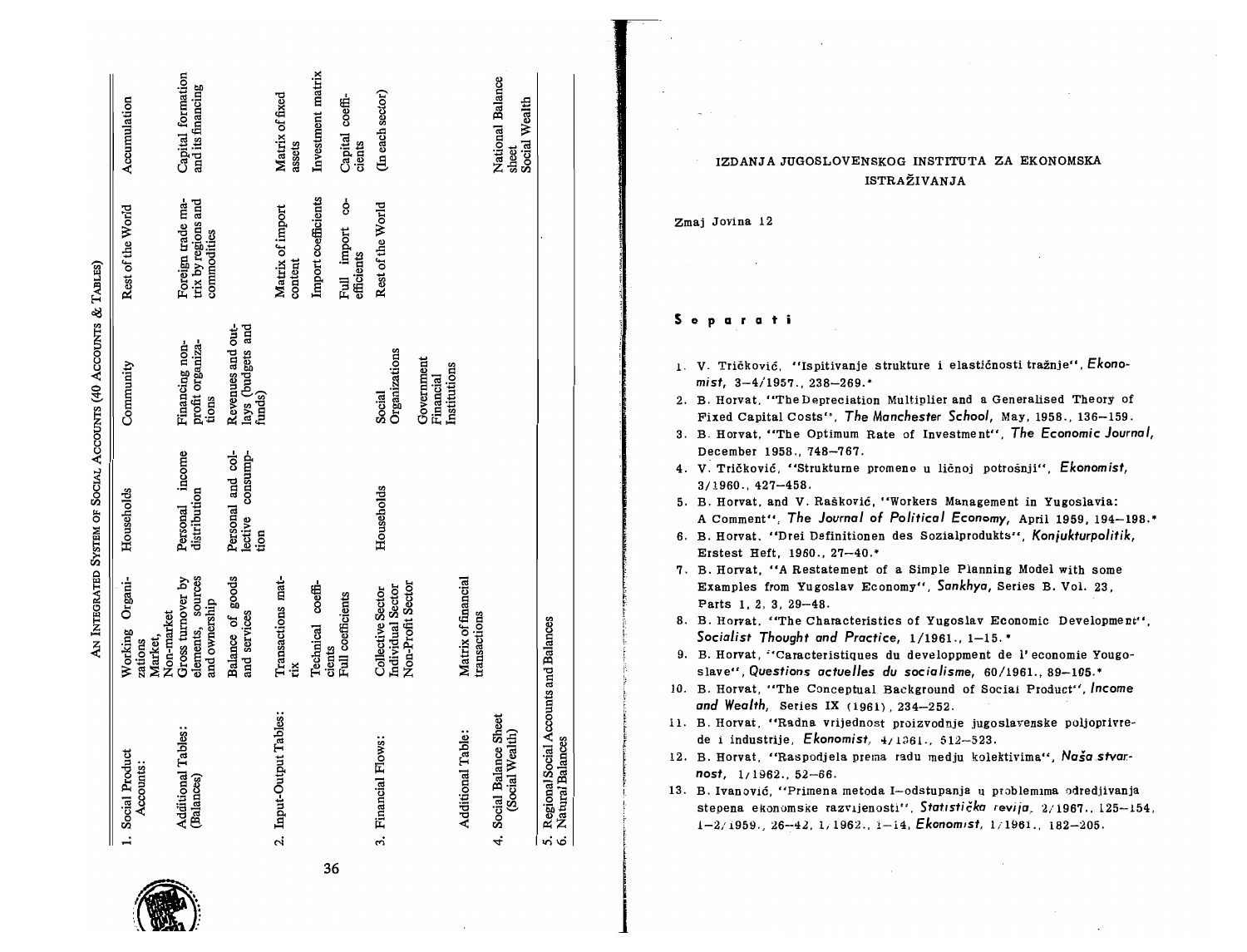- 14, B. Ho~vat, "Metodological Ptobiems in Long-Term Economic Development Programming", *Industrialization and Productivity*, UN. Bulletin, 5/1962.,37-51.
- 15. B. Horvat, "Ekonomska nauka i narodna privreda", Naša:stvarnost,  $7 - 8/1962$   $48 - 67.$ \*
- 16. B. Ivanovic, "The estimation of the two dimensional distributions of a statistical set, based on the marginal distribution of its strata", *Statistica.* Neerlandica~ ,1/1963., 13-23.'" .
- 17. B. Horvat, "Naftni kartel u predratnoj Jugoslaviji", *Ekonomski ana,*   $1i, 12-13$  (1962), 205-222.\*
- 18. B. Savic, "Problemi regionalne licne potrosnje u Jugoslaviji", *Ekonomski ana* Ii, 12-13 (1962), 97-116.'"
- 19, D. Nikolic, "Konstrukcija jednog ekonometrijskog modela za razvoj industrije", *Ekonomist,* ·2/1963.,388-419.\*
- 20. M, Zivkovic, "Matematika u sovjetskoj ekonomiji", *Nastl.stvamost,*   $7 - 8/1963.$ , 126-135.
- 21. V. Trickovic, "Licna potrosnja kao kriterij proizvodne politike", *Ekonomist, 1-2/1958.*
- 22. V, Trickovic, "Tendencije potrosnje hrane u svetlosti savremenih izucavanja", *Ekonomist,* 1/1960., 41-71.
- 23. V. Matejić, "Suština i metode operacionih istraživanja". Statistička. *revija,* 1/1963., 1-18.
- 24. B. Horvat, "Quelques aspects de la planification economique nationale", Les *Annales* de *I' economie collective,* 2-3/1963.
- 25. B. Savic, "Nivo ishrane seoskog stanovnistva Srbije po poljoprivrednim rejonima", *Hrana i ishrana,* IV, 1963.
- 26. B. Horvat. "Metodološki problemi dugoročnog programiranja privrednograzvoja", *Ekonomski preg/ed,* . 10-11/1962.
- 27. V. Medenica i V. Tričković, "Materijalni i novčani tokovi i njihov uticaj na cene i tržište"; *Ekonomski pregled*, 10-12/1963.
- 28. B. Marendic, "Financiranje djelatnosti vosokog skolstva SRH u periodu 1960-63. godine", *Ekonomski preg/ed, 10-12/1963.*
- 29. B. Horvat, "Samoupravljanje, centralizam i planiranje", *Preg/ed,*  5/1964.,413-444.
- 30. B.·Horvat, "Dva modela efekata formiranja zaliha na kretanje drustvenog proizvoda", *Ekonomski pregled,* 7/1964., 407-415.
- 31. B. Horvat, "Ekonomski smisao indeksa proizvodnje i cijena", *Sta, tisticka.revija,* 1/1964., 7-14.
- 32. B. Ivanović, "Statistički rasporedi sa aleatornim parametrima", Statistička revija, 1/1964., 1-6.
- 33. B. Horvat, "The Optimum Rate of Investment Reconsidered", *The Economic Journal,* 1965.,572-576. .
- 34. Lj. Madzar, "Ptivredni sistem i mobilnost faktora proizvo dnje", *Ekonomist,* ,1-2/1965., 28-48.
- 35. B. Horvat, "Planning in Yugoslavia", Studies in Development 1. 1964.,149-165.
- 36. S, Bolcic, "0 metodama socioloskog proucavanja gradova", *Sociologija* 4; 1967.
- 37. B. Horvat, "Individualno i drustveno vlasnistvo u socijalizmu", *G/ecJista.3, -196'l.*
- 38. B. Horvat, "Planning and the Market: The Yugoslav Experience", *Planning and Development Programming, OECD, Paris, 1964.*
- 39. B. Horvat, "Die Ubernahme der Betriebsleitung durch die Arbeiter in historischer Perspektive", *An', International Seminar, Workers' Participation in .Management,* Vienna, 1958.
- 40. B. Horvat, "Privredni cikius u Jugosiaviji", *Ekonomist, 1-4/1966.*   $71 - 110.$
- 41. Lj. Madzar, "Kolebanje zaliha kao faktor nestabilnosti jugosiovenske privrede", *Ekonomist*, 1-4/1966., 265-285.
- 42. B. Horvat, "Kibernetikai privredno planiranje". Referat na II medjunarodnoj konferenciji Nauka i društvo u Herceg Novom, 1966. godine.
- 43. B: Horvat, "D ijalektika i dinamicki modeli", *Marks.i savremenost,*  3/1966.,354-360.
- 44. P. Sicherl, "Analiza odnosa izmedju fiksnih fondova i proizvoda u predratnom i posleratnom razvoju Jugoslavije", *Ekonomist,* 12/1967., 275-293.
- 45. Z. Popov, "Komparativna analiza privrednog razvoja SFR Jugoslavije i NR Bugarske", *Ekonomist,* 1-2/1967 .. 294-320.
- 46. O. Kovač, "Uticaj spoljne trgovine na društvenu reprodukciju". *Preg/ecJ,* 3/1967., 185-204.
- 47. B. Horvat, "Prilog diskusiji o teoriji partije", Naše teme 5, Zagreb, 1967.
- 48. B. Horvat, "Marksistička analiza društvenih klasa i suvre meno ja jugoslavensko drustvo", *GledistaJO,* Beograd, 1967.,1279-1291.